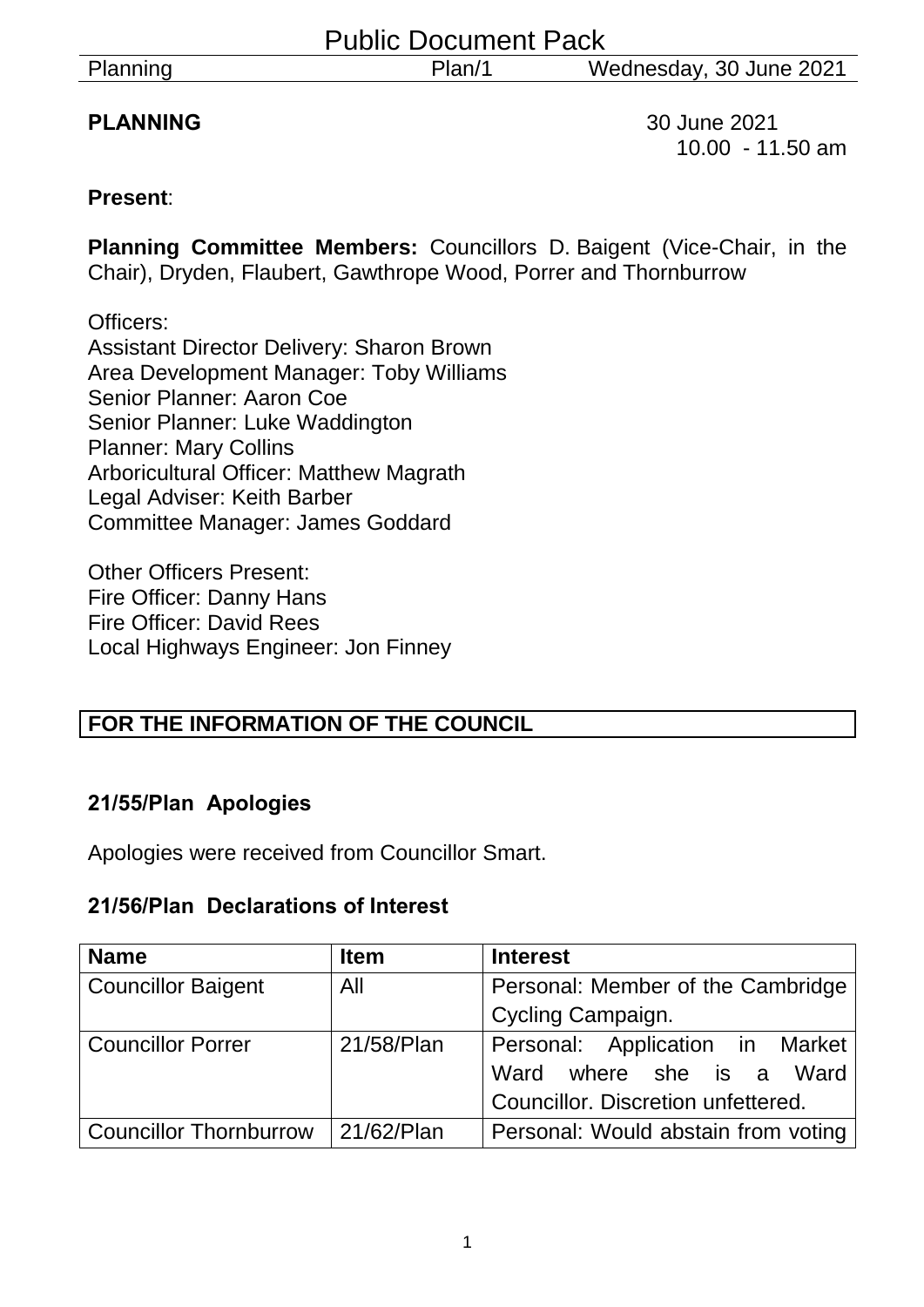| Planning | Plan/2     | Wednesday, 30 June 2021            |
|----------|------------|------------------------------------|
|          |            |                                    |
|          |            | on policy decision as Executive    |
|          |            | Councillor for Planning Policy and |
|          | Transport. |                                    |

#### **21/57/Plan Minutes**

The minutes of the meetings held on 24 March 2021, 21 April 2021 (as amended) and 28 April 2021 were approved as a correct record and signed by the Chair.

In the minutes for 21 April Councillor Porrer asked for a minor change to the notes for 20/03843/FUL Carlyle House. In the sum up of her amendment at committee "mast storage location" was mentioned, whereas in fact it was just "mast relocation" and the same where it is repeated in the decision at (ii) b. Details were correct on the decision notice from Planning Department (available on-line).

#### **21/58/Plan 20/02504/S73 - Varsity Hotel and Spa, 24 Thompsons Lane 10am**

The Committee received an application for removal of condition 2 (vehicle parking) of planning permission 08/1610/FUL.

At 21st April 2021 Planning Committee, Members resolved to defer the application due to concerns over the fire safety matters and members requested a representative of Cambridgeshire Fire and Rescue be present at the committee meeting to answer members questions and concerns in relation to fire safety matters. Following on from the deferral of the application a site meeting had taken place between the case officer, the applicants and fire safety consultant. Additional information had also been submitted in the form of a fire strategy and a further consultation on this document had taken place with Cambridgeshire Fire and Rescue and Cambridgeshire County Council Highways authority.

The Senior Planner updated his report by referring to the amendment sheet and updated condition wording in his presentation:

- i. Additional conditions were recommended as follows:
	- a. The area within the hotel site available for visitor drop off and taxi turning shall be retained throughout the lifetime of the development to enable vehicles to enter and leave the site in forward gear. The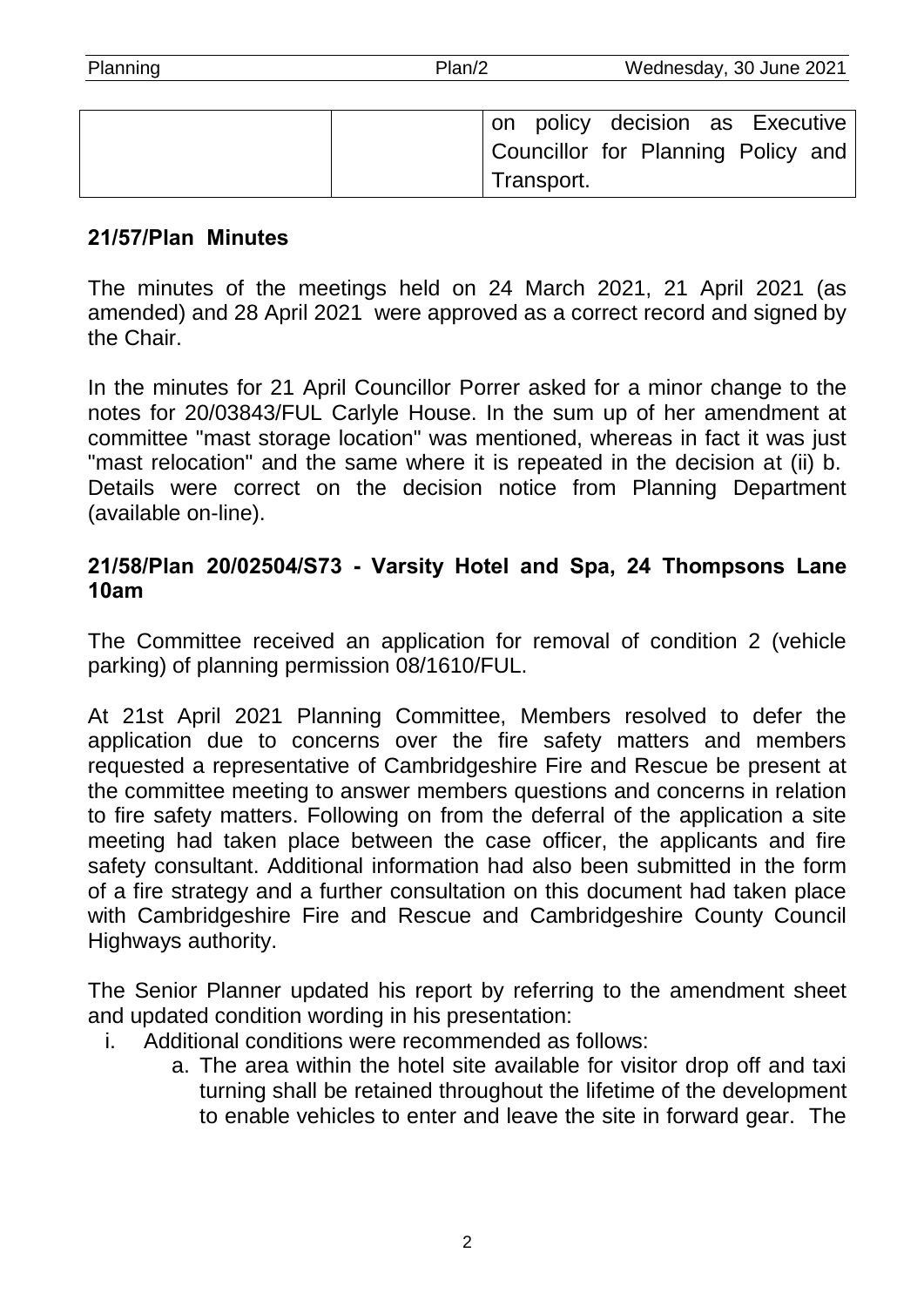| annına |  |  |
|--------|--|--|
|        |  |  |

area shall be used solely for that purpose and shall not be used for the parking of cars.

Reason: To avoid obstruction to traffic in Thompson`s Lane and in the interest of highway safety, and to ensure the area is retained free of obstruction for fire safety reasons. (Cambridge Local Plan 2018 policy 81).

b. The hotel shall continue to offer a valet parking service for all disabled guests throughout the lifetime of the development.

Reason: To secure the provision of an adequate car parking service to meet the needs of disabled visitors. (Cambridge Local Plan 2018 policy 82).

ii. Officer recommendation: The proposed loss of the disabled car parking space subject to the conditions which retain the ability for taxis to enter and leave the site in forward gear and the provision of a valet car parking service for disabled guests throughout the lifetime of development is on balance considered to be acceptable.

Mr Davies (Applicant) addressed the Committee in support of the application.

Councillor Porrer proposed an amendment to the Officer's recommendation to include an informative concerning the provision of signs giving information where taxis could park when dropping off/collecting passengers from the hotel.

This amendment was **carried unanimously**.

Councillor Dryden requested a recorded vote.

The Committee:

**Resolved (by 5 votes to 1)** to grant the S73 application in accordance with the Officer recommendation, for the reasons set out in the Officer's report, subject to:

- i. the planning conditions set out in the Officer's report and the amendment in the Officer presentation (listed above);
- ii. an informative included on the planning permission concerning signage giving information where taxis could park when dropping off/collecting passengers from thehotel.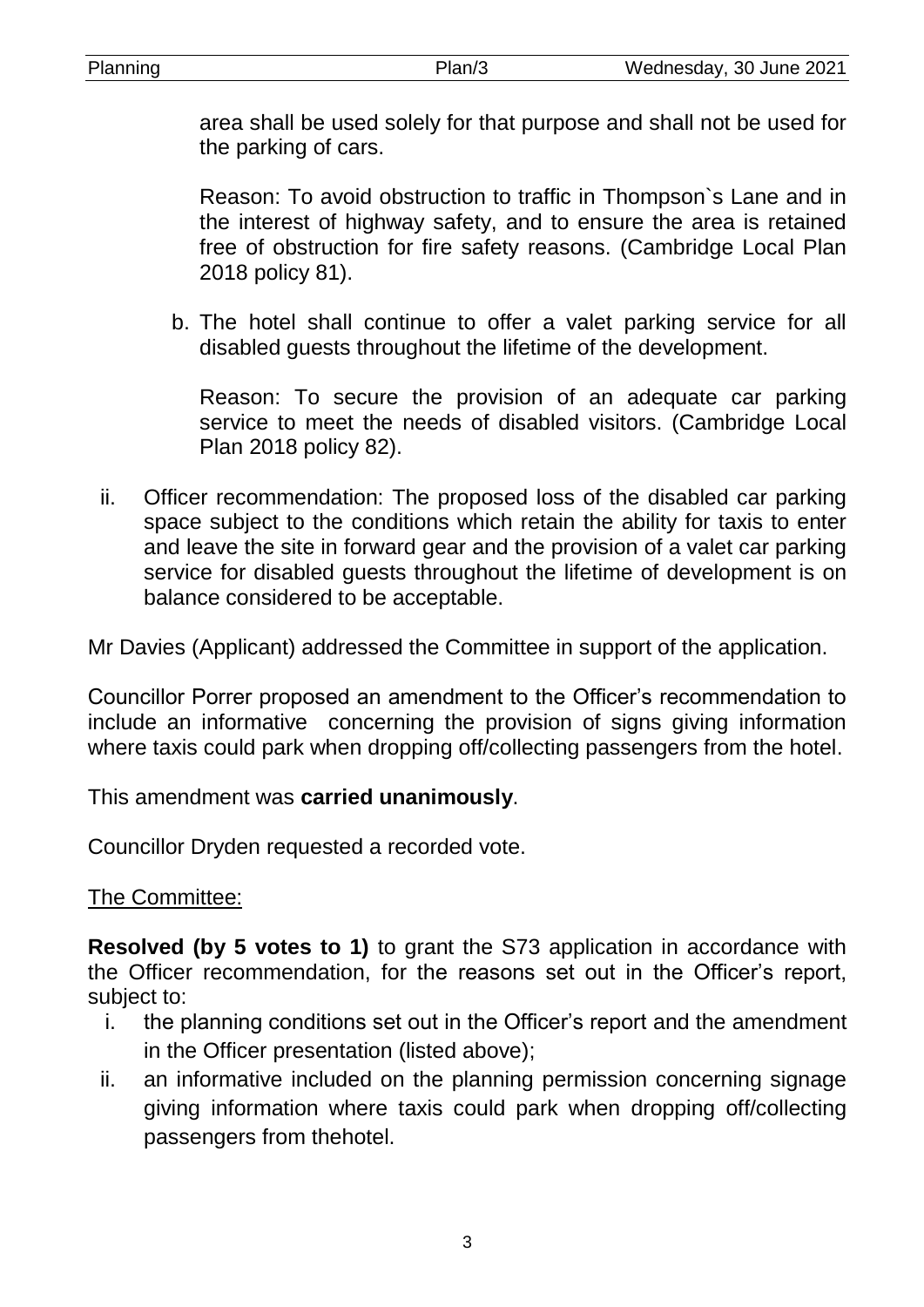| Planning | Plan/4 | Wednesday, 30 June 2021 |
|----------|--------|-------------------------|
|          |        |                         |

Votes in favour of application: Councillors Baigent, Flaubert, Gawthrope Wood, Porrer and Thornburrow.

Vote not in favour of application: Councillor Dryden.

# **21/59/Plan 20/04824/FUL - 130 Queen Ediths Way 10:30am**

The Committee received an application for full planning permission.

The application sought approval for demolition of existing 2 storey house and replacement with three, two person one bedroom flats and two, three person two bedroom flats in a one and two storey building.

The Planner updated her report by referring to updated condition wording on the amendment sheet:

- i. The recommendation is for approval subject to conditions.
- ii. Condition 13 removal of permitted development rights for gates. This condition has been attached as recommended by Highways.

The Planner/Chair allowed the Objector to present parking stress levels pictures and his own survey information to the Committee as a late representation. The Applicant had been made aware of details before Committee.

The Committee received a representation in objection to the application from a resident of Strangeways Road:

- i. Referred to previous objections about the cutting of parking provision.
- ii. Expressed concern regarding the risk from traffic flow.
- iii. The Developer/Applicant had submitted a traffic flow survey after being invited to do so in the day time by council officers. The Developer conducted their survey at night, as set out in the Officer's report.
- iv. The Objector took issue with the Developer's survey and undertook his own one day before committee. The details in this contradicted the Developer's survey.
- v. Requested the development be refused as it was overdevelopment of the site.

Councillor Page-Croft (Ward Councillor) addressed the Committee about the application: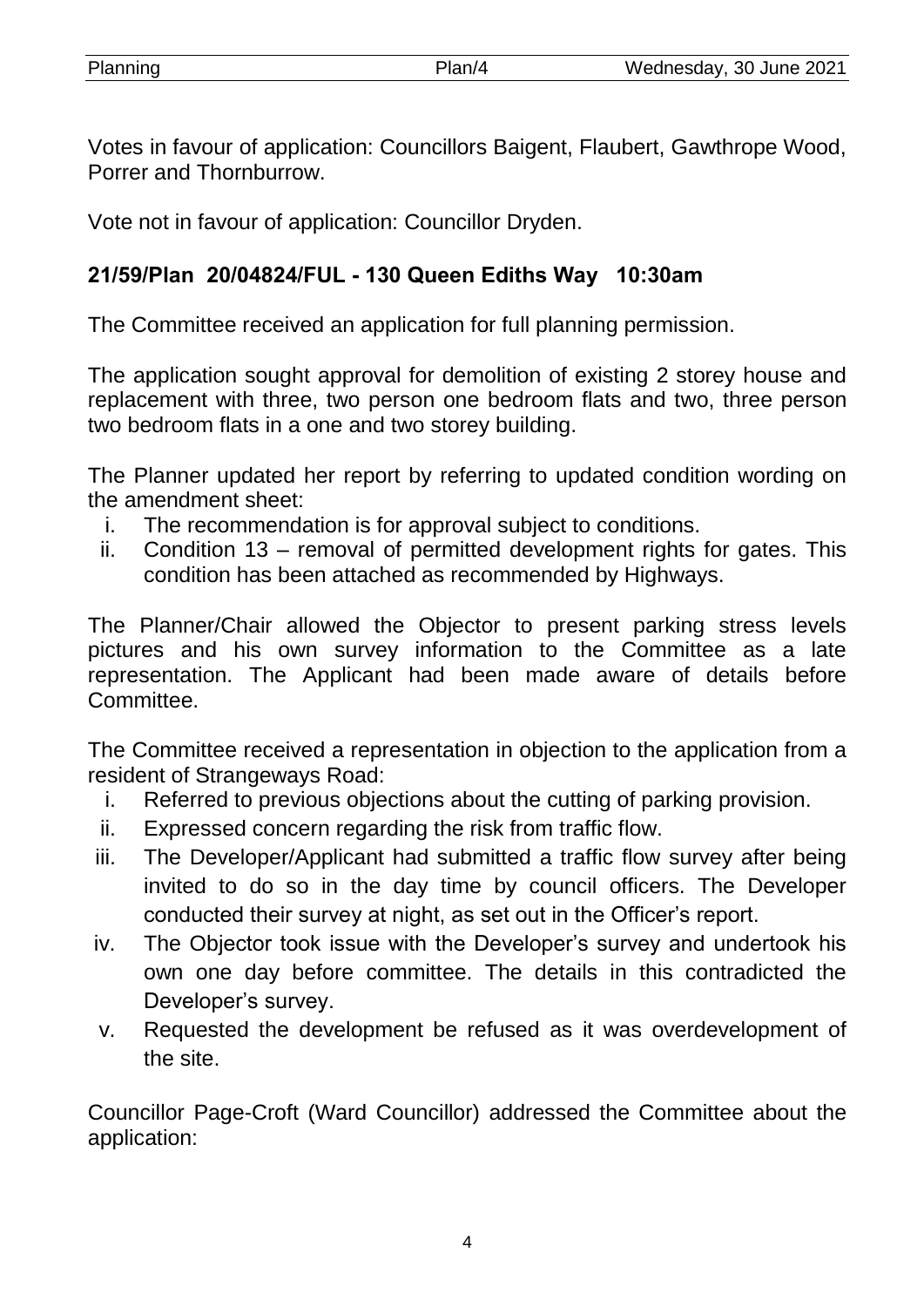| Planning | Wednesday, 30 June 2021 |
|----------|-------------------------|
|          |                         |

- i. Was pleased that a parking survey had been done, and that parking spaces on Queen Edith Way were not to be included as they were unsuitable for on street parking.
- ii. This was a very narrow road with double decker buses going up and down every 10 minutes.
- iii. There were also young adults cycling along the road, not always aware that other traffic also used the road too.
- iv. If cars parked on the road then a serious accident was likely.

Councillor Thornburrow proposed an amendment to the Officer's recommendation that external letter box details should be submitted as part of planning conditions.

This amendment was **carried unanimously**.

Councillor Porrer proposed an amendment to the Officer's recommendation that the application was a car free development, so should not add to parking stress in the area (by people living in the development but parking in neighbouring streets). The Planner suggested an informative drawing the Applicant's attention to four car parking spaces being made available for five properties, car free travel was encouraged and the application should not add to parking stress in the area.

This amendment was **carried unanimously**.

## The Committee:

**Resolved (by 4 votes to 1 (with 1 abstention))** to grant the application for planning permission in accordance with the Officer recommendation, for the reasons set out in the Officer's report, subject to:

- iii. the planning conditions set out in the Officer's report and amendment sheet;
- iv. delegated authority to officers, in consultation with the Chair, Vice Chair and Spokes, to draft and include an additional conditions that external letter box details should be submitted;
- v. an informative included on the planning permission, drawing the Applicant's attention to four car parking spaces being made available for five properties, car free travel was encouraged and the application should not add to parking stress in the area.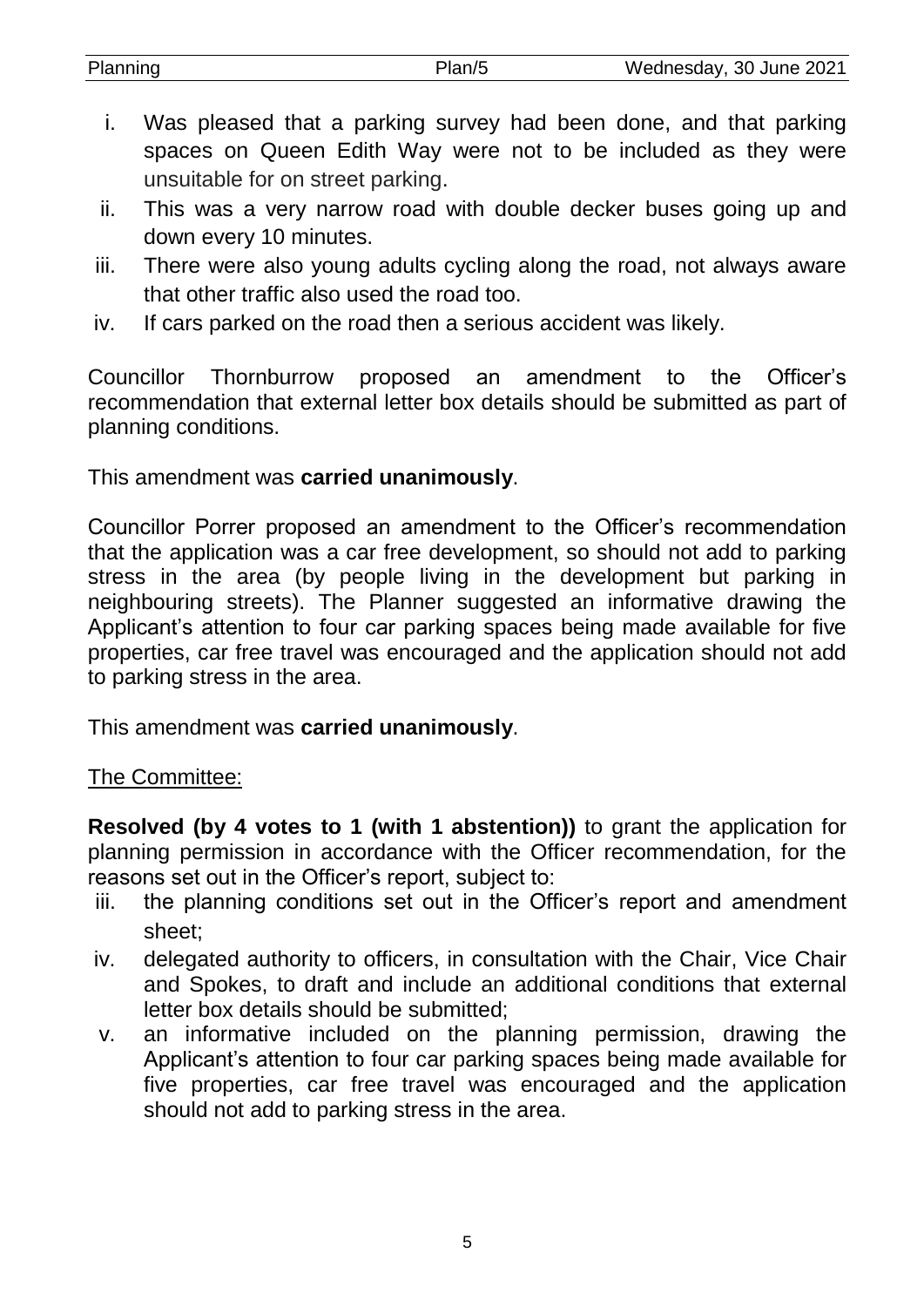| Planning | Plan/6 | Wednesday, 30 June 2021 |
|----------|--------|-------------------------|
|          |        |                         |

# **21/60/Plan 20/05021/FUL - Land r/o 69 Green End Road 11am**

The Committee received an application for full planning permission.

The application sought approval for erection of a two bedroom bungalow.

The Committee received a representation in objection to the application from a resident of Shernbourne Court (written statement read by Committee Manager):

- i. Referred to previously submitted comments and those of the majority of local residents consulted, who strongly objected to the proposed planning application.
- ii. This was an inappropriate development of a garden and the destructive practice of 'garden grabbing'. The proposed plans ignored the character of the neighbourhood by removing vital green space. 69 Green End Road had already extended into the garden area and reduced its garden size. Continuing to develop the vast majority of the garden into another property was unacceptable.
- iii. Would lead to an increase in traffic on what is already a very busy culde-sac.
- iv. Would cause poor/hazardous access to Sherbourne Close/Court. With only one off-street parking space, it would inevitably lead to an increase in on-street parking immediately outside the property. The 'S' bend on this section of road made it difficult for two cars to pass without parked vehicles. More vehicles parking here would be hazardous and lead to poor access to Sherbourne Close/Court, especially for larger vehicles including ambulances and delivery vans. Ambulances were regularly called to the care home on Sherbourne Close, so quick and easy access was crucial.
- v. A further property on this street would cause the area to become overdeveloped. Sherbourne Close/Court have been built on and developed over the years and there is simply not the space to cram in anymore buildings. It would destroy the quieter suburban environment that attracts residents to live here.
- vi. Would lead to an increase in noise which would have a negative impact on the peaceful character of the neighbourhood and on the quality of life of the local residents already living here.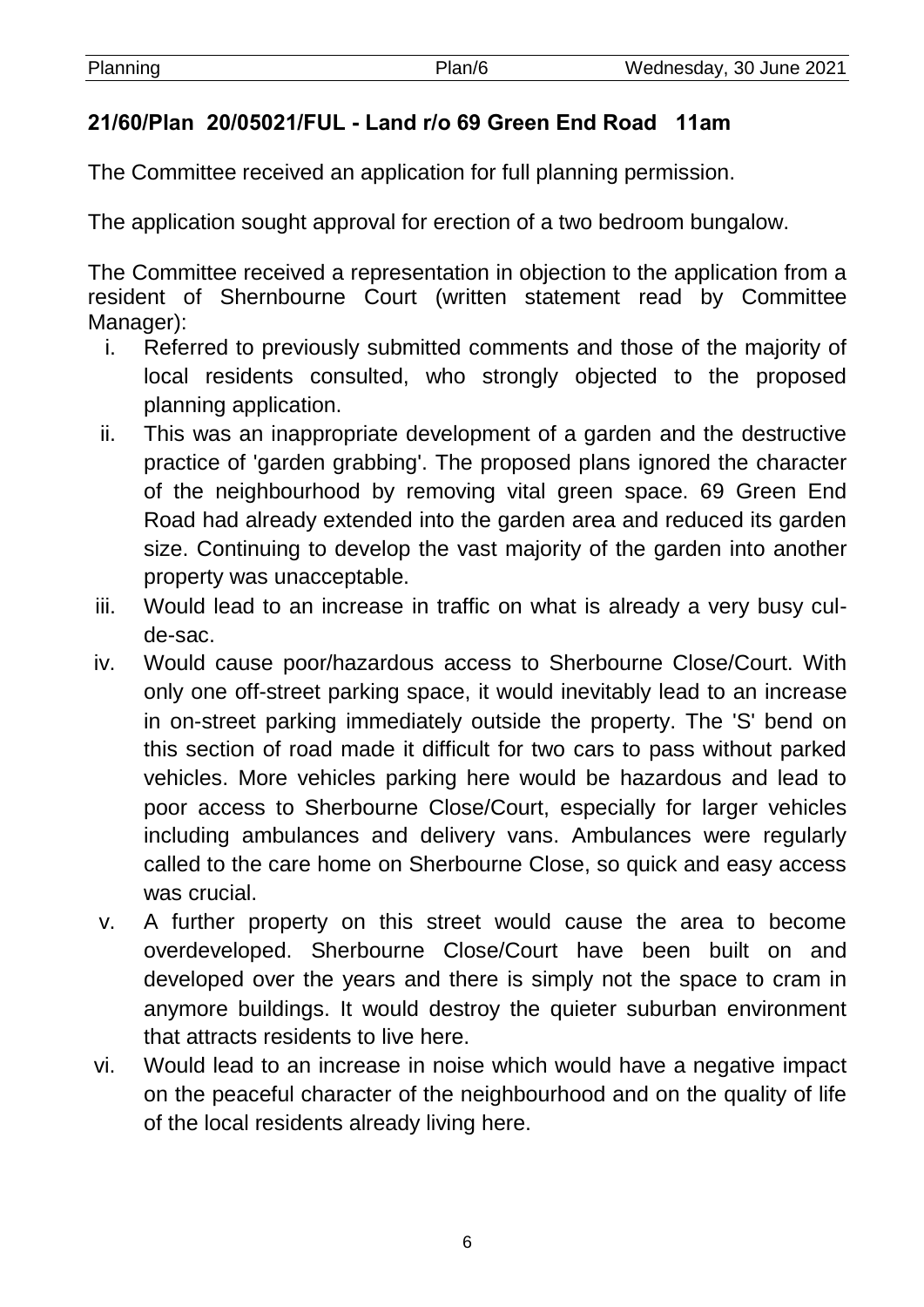| Planning | Plan/7 | Wednesday, 30 June 2021                                                                                         |
|----------|--------|-----------------------------------------------------------------------------------------------------------------|
|          |        |                                                                                                                 |
|          |        | rested to the contract of the contract of the contract of the contract of the contract of the contract of the c |

vii. It was inconsiderate that the plans place the building so close to the border of 1 Sherbourne Court rather than locating it proportionately between the landowner's current property and 1 Sherborne Court.

Mr Rahman (Applicant) addressed the Committee in support of the application.

Councillor Thornburrow proposed amendments to the Officer's recommendation that informatives be included:

- i. the development should be M4(3) compliant (not just M4(2));
- ii. the heating system should be adaptable to allow a change to a non-fossil fuel source.

The amendments were **carried unanimously**.

## The Committee:

**Unanimously resolved** to grant the application for planning permission in accordance with the Officer recommendation, for the reasons set out in the Officer's report, subject to:

- vi. the planning conditions set out in the Officer's report;
- vii. informatives included on the planning permission in respect of:
	- a. the development should be M4(3) compliant;
	- b. the heating system should be adaptable to allow a change to a non-fossil fuel source.

## **21/61/Plan 21/0499/TTPO - Newnham Mill 11:30am**

The Committee received an application for:

- i. Willow T1, remove split branch.
- ii. Willows T1 and T2, reduce crown by 10-11m, pruning back to secondary growth points.
- iii. T3 reduce crown by 9-10m, pruning back to secondary growth points.

## The Committee:

**Unanimously resolved** to accept the Officer recommendation and grant consent for the tree works proposed.

## **21/62/Plan Local Validation List 12noon**